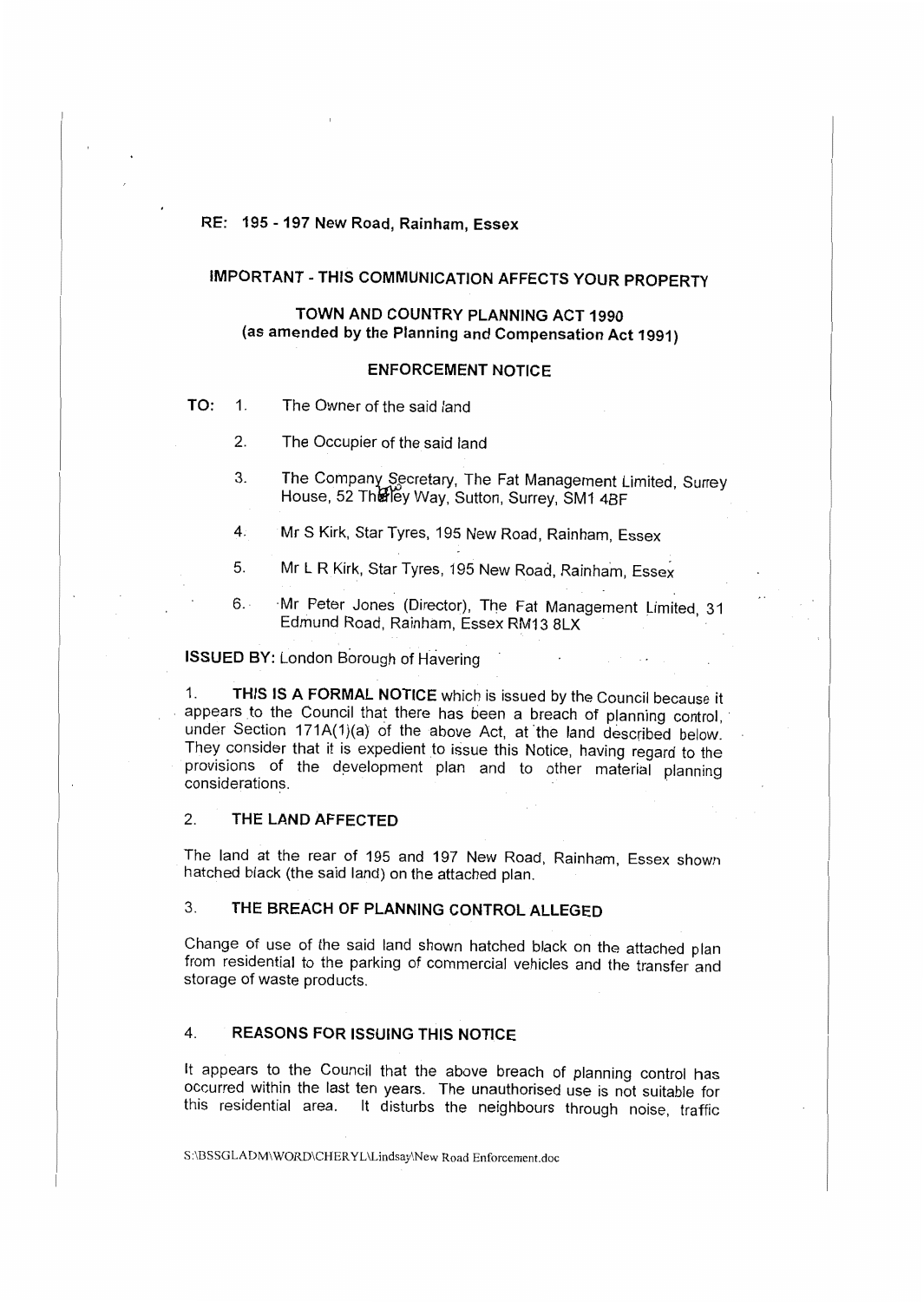movement and car parking and is unsightly in such an area. The Council do not consider that planning permission should be given, because planning conditions could not overcome these problems.

In making its decision to issue this Notice the Council considered that the unauthorised use is contrary to the following policies of the Havering Unitary Development Plan policies.

#### 5. **WHAT YOU ARE REQUIRED TO DO**

(i) Stop using the land for the parking of commercial vehicles.

Time for compliance: 3 months from the effective date of this notice.

(ii) Stop using the said land for the transfer of waste products.

Time for compliance: 3 months from the effective date of this notice.

(iii) Stop using the said land for the storage of waste products.

Time for compliance: 3 months from the effective date of this notice.

(iv) Remove from the land all machinery installations equipment apparatus portacabin building materials rubble brought onto the land in connection with the unauthorised uses.

Time for compliance: 3 months from the effective date of this notice.

# 6. **WHEN THIS NOTICE TAKES EFFECT**

This Notice takes effect on  $\overline{f}^{\prime n}$   $\overline{a}$   $\overline{a}$   $\overline{a}$  2004, unless an appeal is made against it beforehand

Dated:  $29<sup>/h</sup>$  Marc $\frac{1}{2004}$ 

Signed:

Áuthorised Officer

on behalf of London Borough of Havering Town Hall Main Road **Romford RM1 38D** 

S:\BSSGLADM\WORD\CHERYL\Lindsay\New Road Enforcement.doc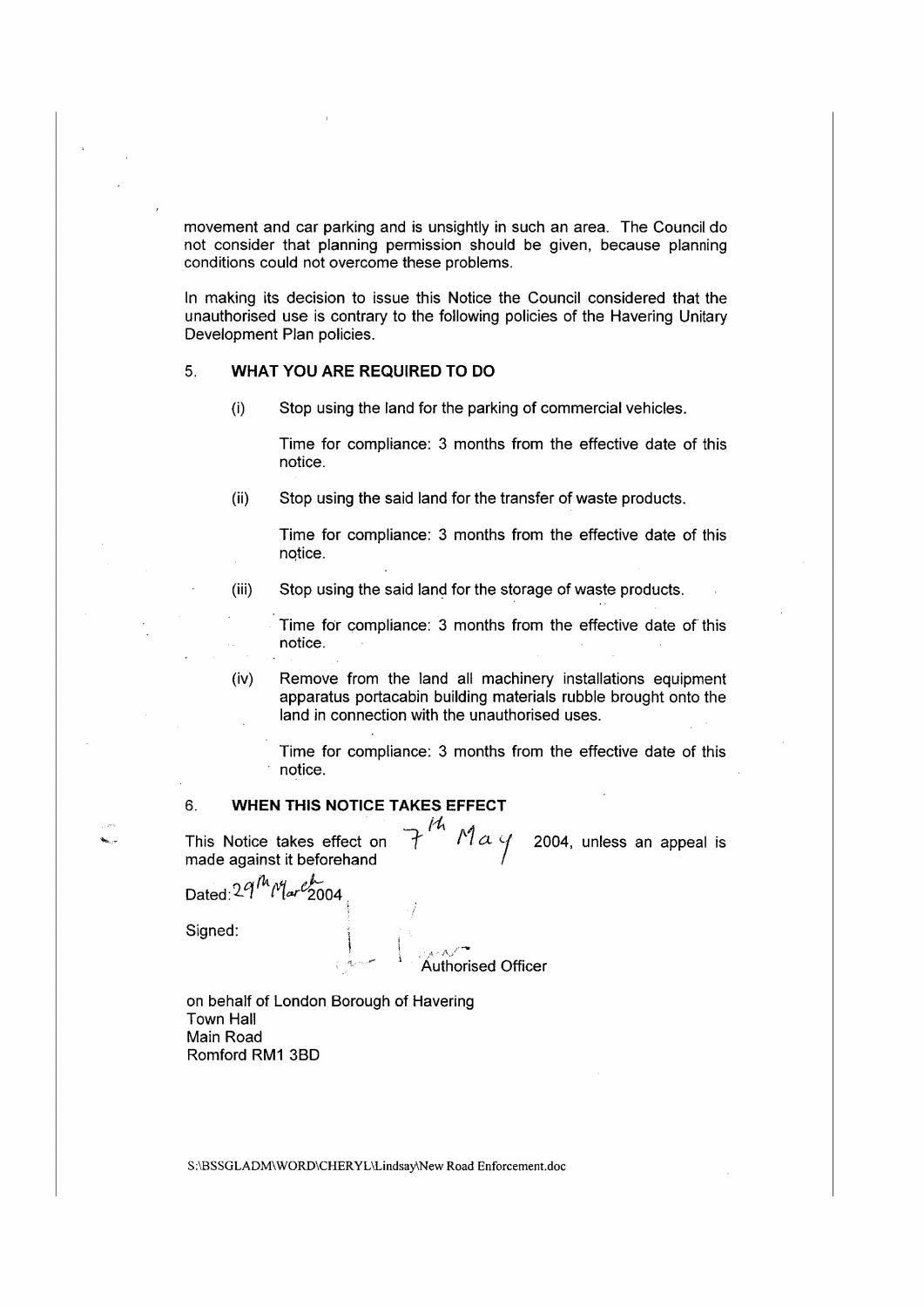#### **YOUR RIGHT OF APPEAL**

You can appeal against this Enforcement Notice to the Secretary of State by the  $\mathcal{T}^{I\mathcal{U}}$   $\mathcal{M}$   $\alpha$  $\mathcal{U}$  2004. Further details are given in the attached explanatory note. $\omega$ 

# **WHAT HAPPENS IF YOU DO NOT APPEAL**

If you do not appeal against this Enforcement Notice, it will take effect on 2004 and you must then ensure that the required steps for complying with it, for which you may be held responsible, are taken within the period specified in the Notice.

**FAILURE TO COMPLY WITH AN ENFORCEMENT NOTICE WHICH HAS TAKEN EFFECT CAN RESULT IN PROSECUTION AND/OR REMEDIAL ACTION BY THE COUNCIL.** 

S:\BSSGLADM\WORD\CHERYL\Lindsay\New Road Enforcement.doc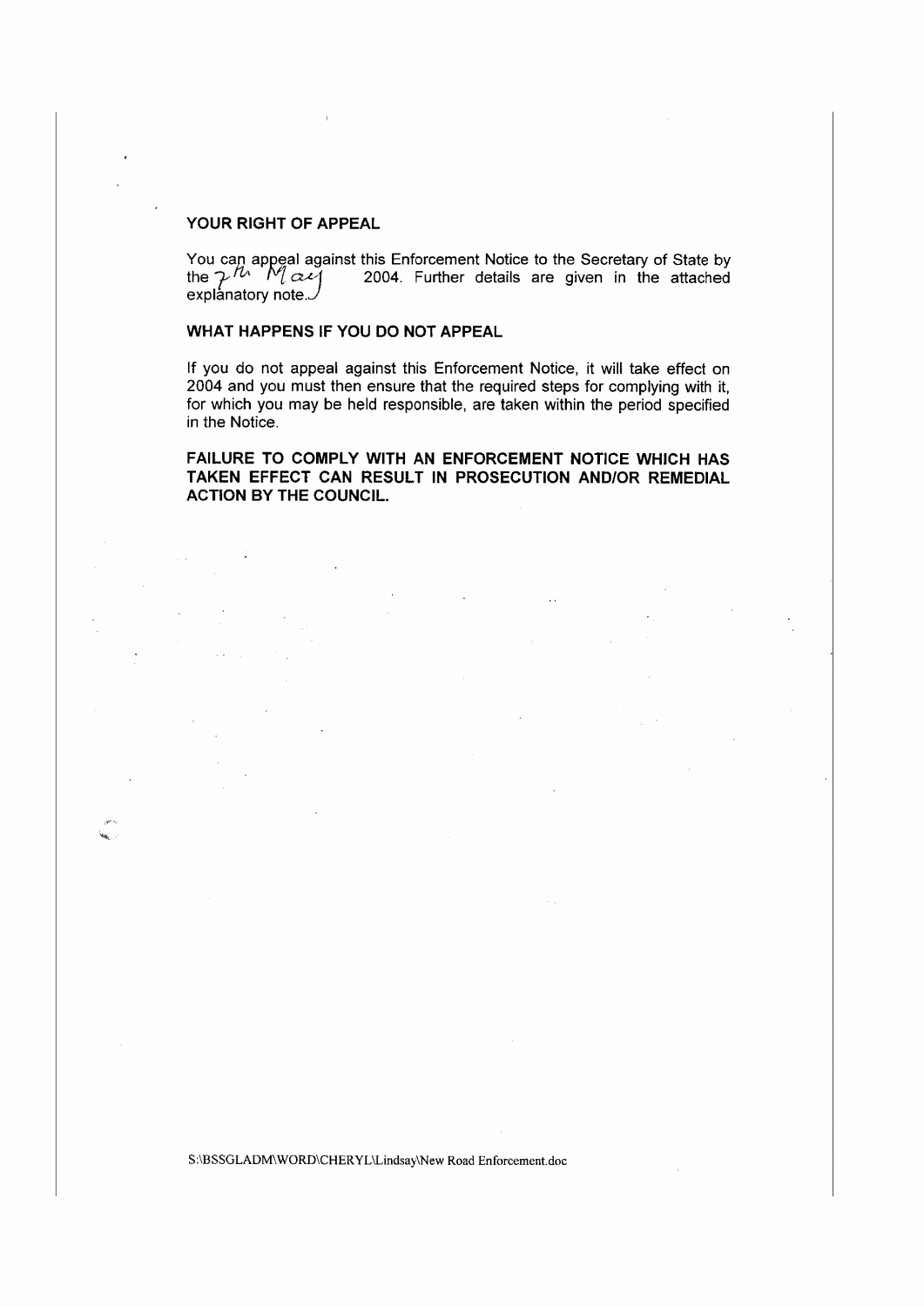### **EXPLANATORY NOTES**

#### **STATUTORY PROVISIONS**

A summary of Sections 171A, 1718 and 172 to 177 of the Town and Country Planning Act 1990 (as amended) is enclosed with this Notice.

## **YOUR RIGHT OF APPEAL**

You can appeal against this Notice, but any appeal must be in writing and received, or posted (with the postage paid and properly addressed) in time to be received in the ordinary course of the post, by the Secretary of State before  $7$  <sup>*H<sub>i</sub></sup> 1<sup>V</sup>l ce*  $\left|$  *2004. The enclosed booklet "Enforcement"*</sup> Appeals - A guide to-Procedure" sets out your rights. Read it carefully. If you appeal you should use the enclosed appeal forms. Two copies are for you to send to the Secretary of State if you decide to appeal. The other is for you to keep as a duplicate for your own records. You should also send the Secretary of State a copy of the Enforcement Notice.

# **GROUNDS OF APPEAL**

The grounds of appeal are set out in Section 174 of the Town and Country Planning Act 1990 and are also set out on pages  $2 - 5$  of the enclosed appeal forms.

# **PLANNING APPLICATION FEE**

Should wish to appeal on ground (a) - that planning permission should be granted for the unauthorised use - then a fee of £220.00 is payable both to the Secretary of State and to the Council. If the fees are not paid then that ground of appeal will not be valid.

#### **STATEMENT ON GROUNDS OF APPEAL**

You must submit to the Secretary of State, either when giving notice of appeal or within 14 days from the date on which the Secretary of State sends him a notice so requiring him, a statement in writing specifying the grounds on which you are appealing against the enforcement notice and stating briefly the facts on which you propose to rely in support of each of those grounds.

#### **RECIPIENTS OF THE ENFORCEMENT NOTICE**

The names and addresses of all the persons on whom the Enforcement Notice has been served are:

- 1. The Owner of the said land
- 2. The Occupier of the said land

S:\BSSGLADM\ WORD\CHERYL\Lindsay\New Road Enforcement.doc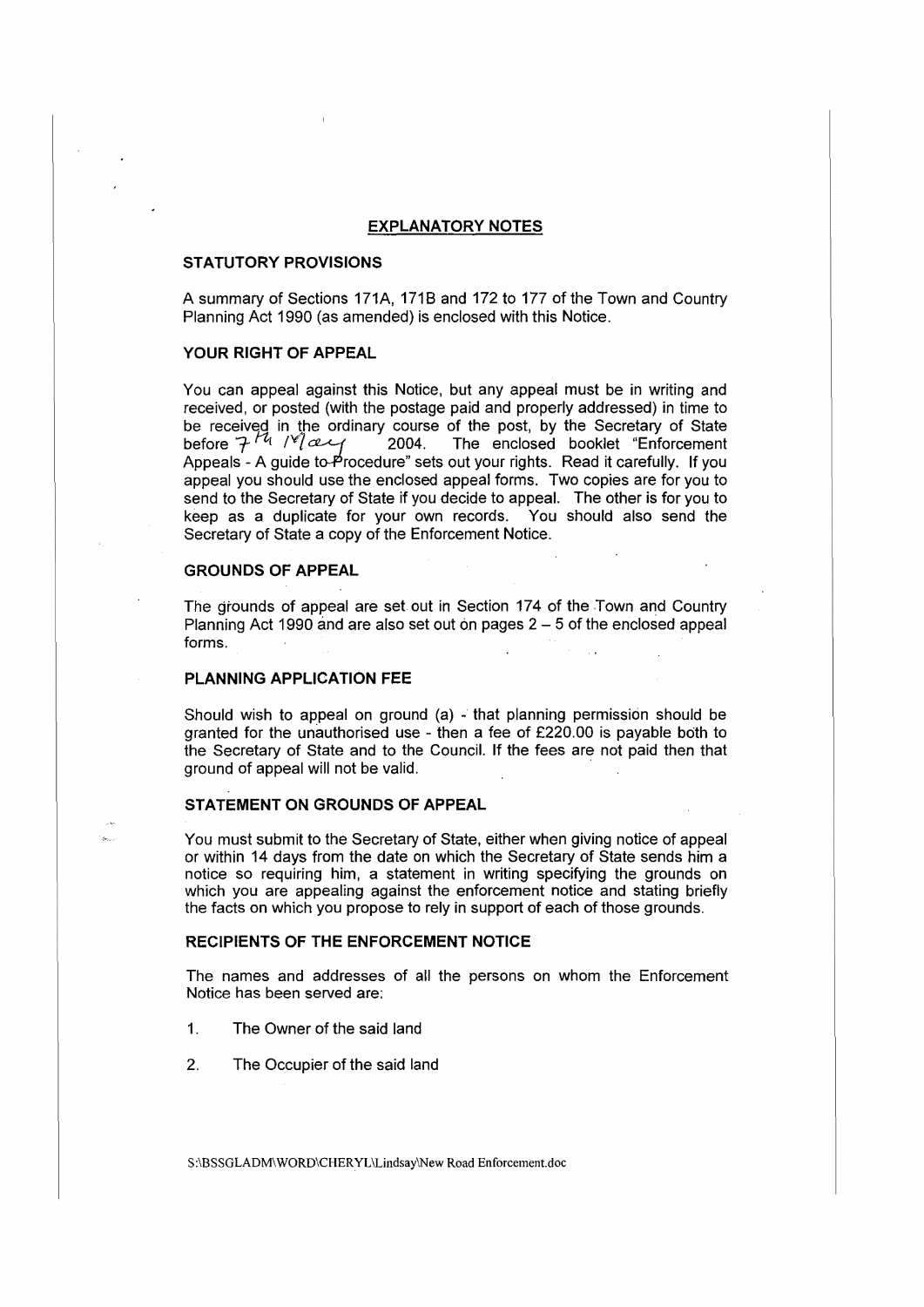3. The Company Secretary, The Fat Management Limited, Surrey House, 52 Thurley Way, Sutton, Surrey, SM1 4BF

4. Mr S Kirk, Star Tyres, 195 New Road, Rainham, Essex

- 5. Mr L R Kirk, Star Tyres, 195 New Road, Rainham, Essex
- 6. Mr Peter Jones (Director), The Fat Management Limited, 31 Edmund Road, Rainham, Essex RM13 8LX

S:\BSSGLADM\ WORD\CHERYL\Lindsay\New Road Enforcement.doc